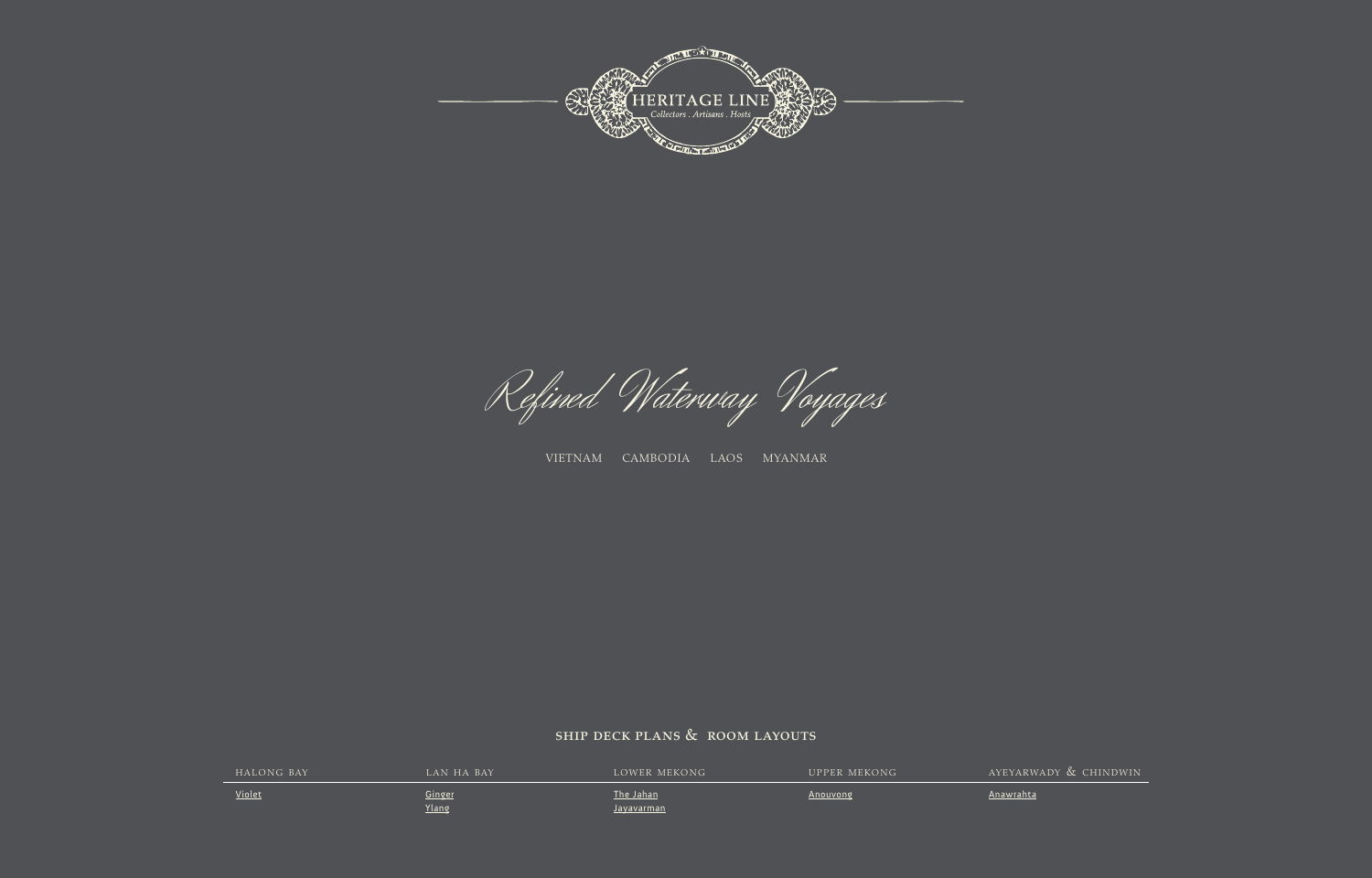



## TECHNICAL FIGURES

Launch: November 2009 Length / Width / Height: 38 m / 10 m / 6 m Cruising speed: 5 nautical knots

#### Draft: 1,6 m Gross tonnage: 580 tons Electricity: 220 Volts

#### SAFETY

Radio comm. system, radar, GPS, depth measurer, security camera and pubic address system, life jackets and rafts, fire hydrants & extinguishers, smoke & fire alarm system, emergency lighting & communication system, CO2 engine room fire fighting system, first aid kits, rescue boat.



 $DECKS$   $\cdot$  ROOMS







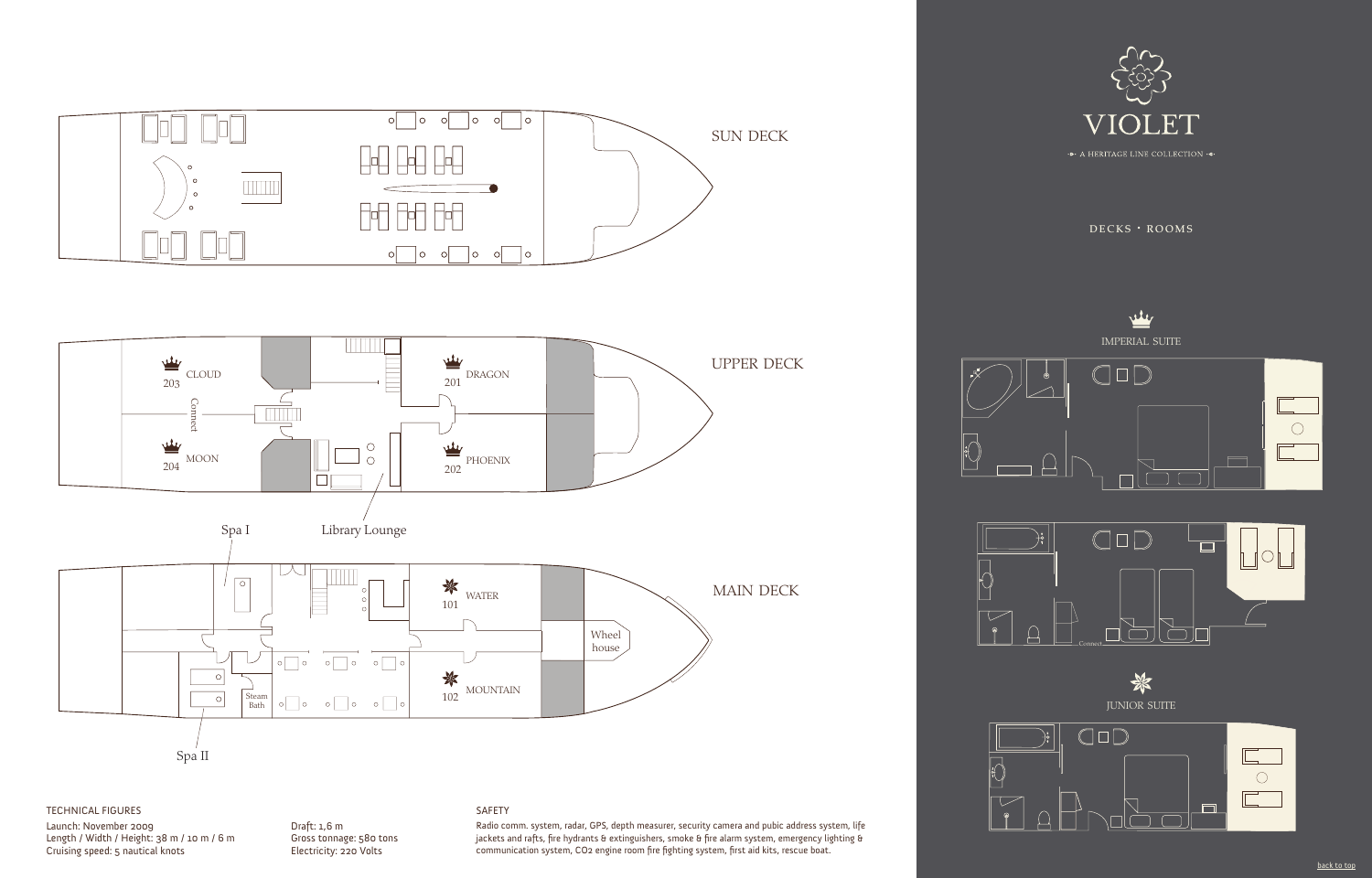





#### TECHNICAL FIGURES

Launch: June 2018 Length / Width / Height: 57 m / 12 m / 11 m Cruising speed: 10 nautical knots

SAFETY

Draft: 1.9 m

Gross tonnage: 1.500 tons Electricity: 220 Volts

Radio comm. system, radar, GPS, depth measurer, security camera and pubic address system, life jackets and rafts, fire hydrants & extinguishers, smoke & fire alarm system, emergency lighting & communication system, CO2 engine room fire fighting system, first aid kits, rescue boat.



 $DECKS$   $\cdot$  ROOMS



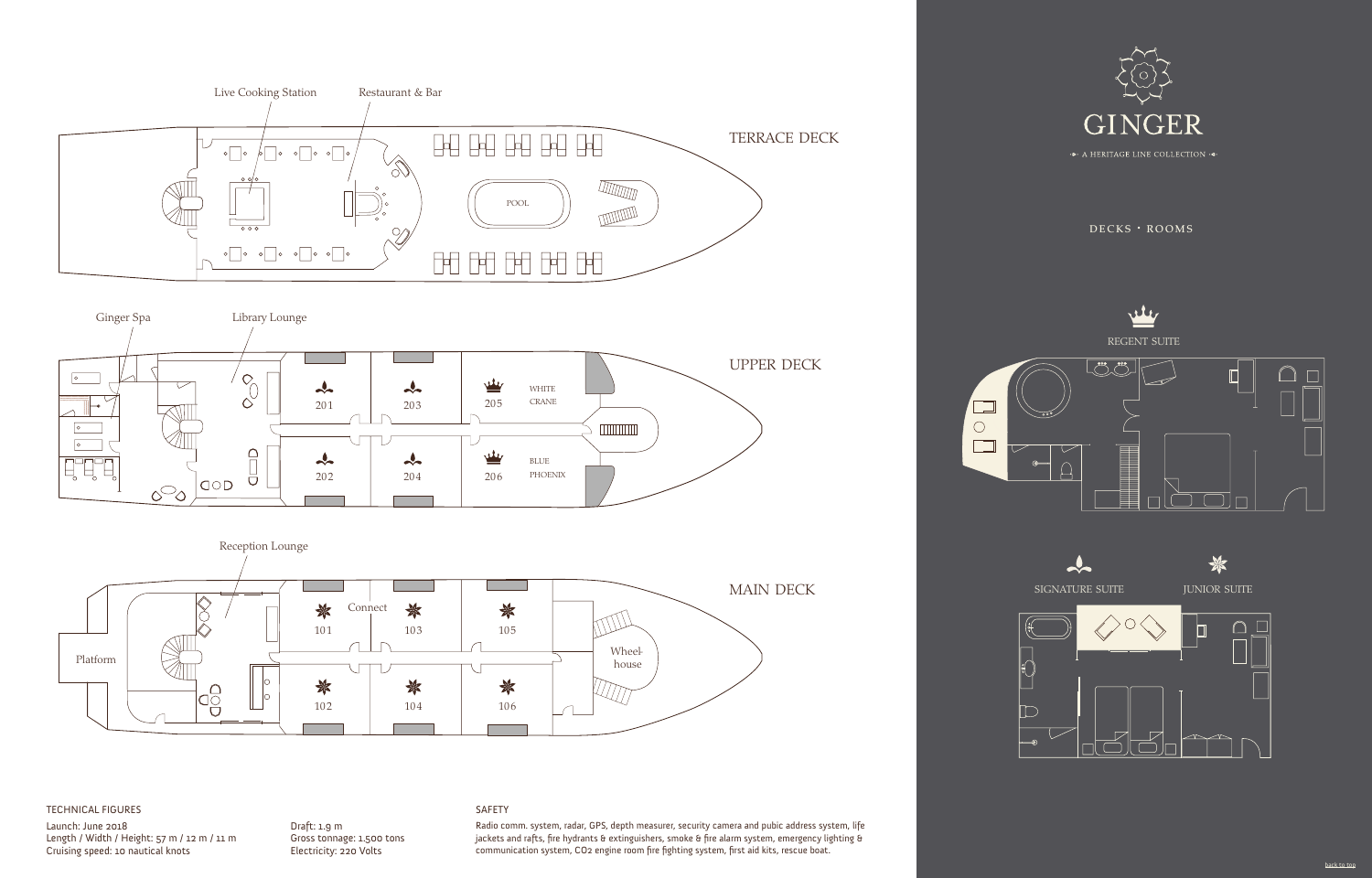



Ylang Spa



Launch: August 2019 Length / Width / Height: 57 m / 12 m / 11 m Cruising speed: 10 nautical knots TECHNICAL FIGURES SAFETY

Draft: 1.9 m Gross tonnage: 1.500 tons Electricity: 220 Volts

Radio comm. system, radar, GPS, depth measurer, security camera and pubic address system, life jackets and rafts, fire hydrants & extinguishers, smoke & fire alarm system, emergency lighting & communication system, CO2 engine room fire fighting system, first aid kits, rescue boat.



DECKS · ROOMS





 $\frac{1}{2}$ signature suite m

ugo

C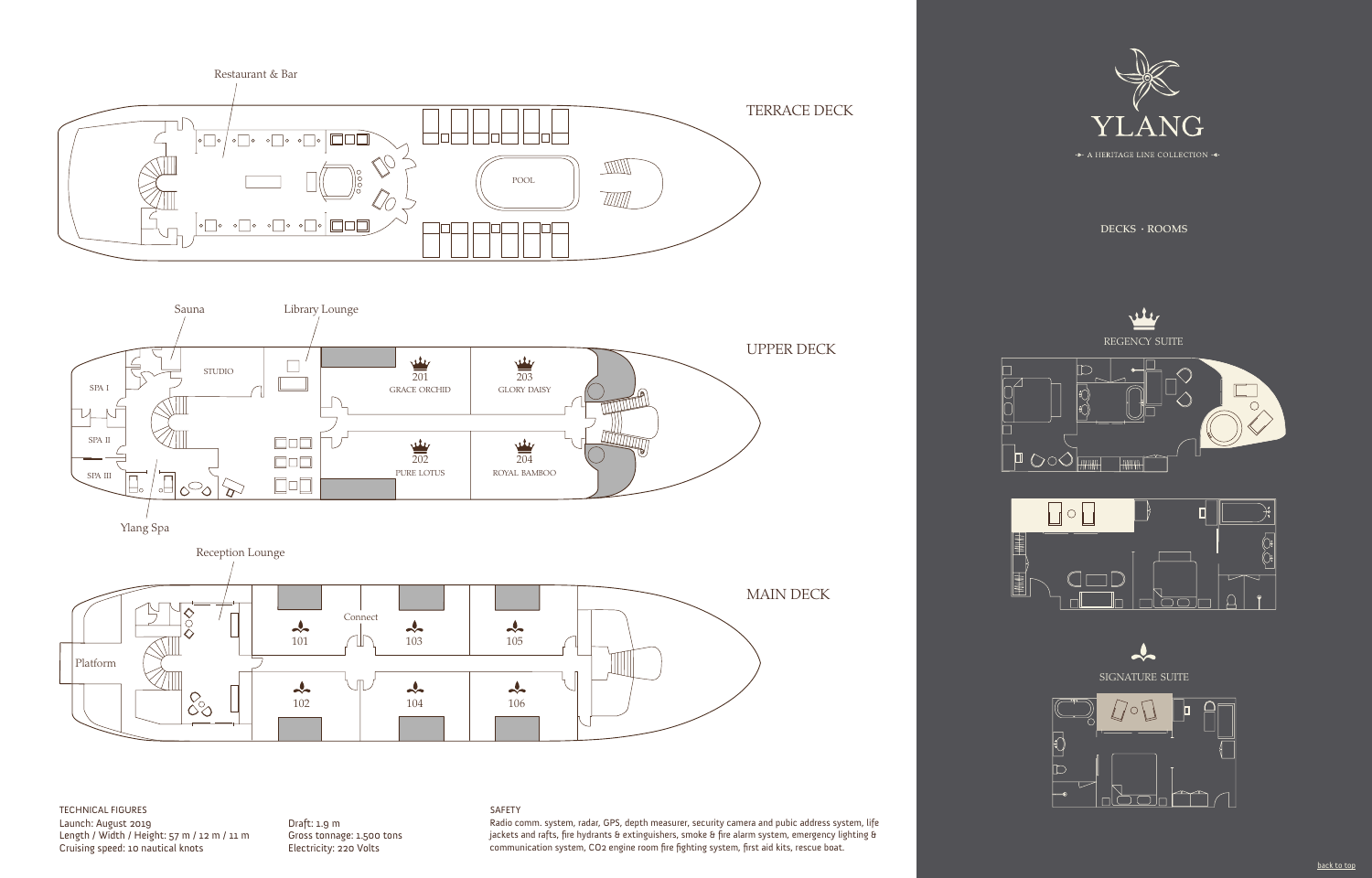



The Raj of India Lobby Lounge



#### TECHNICAL FIGURES

Launch: October 2011 Length / Width / Height: 70 m / 12,5 m / 9 m Cruising speed: 10 nautical knots

#### Draft: 1,7 m Gross tonnage: 1800 tons Electricity: 220 Volts

#### SAFETY

Radio comm. system, radar, GPS, depth measurer, security camera and pubic address system, life jackets and rafts, fire hydrants & extinguishers, smoke & fire alarm system, emergency lighting & communication system, CO2 engine room fire fighting system, first aid kits, rescue boat.





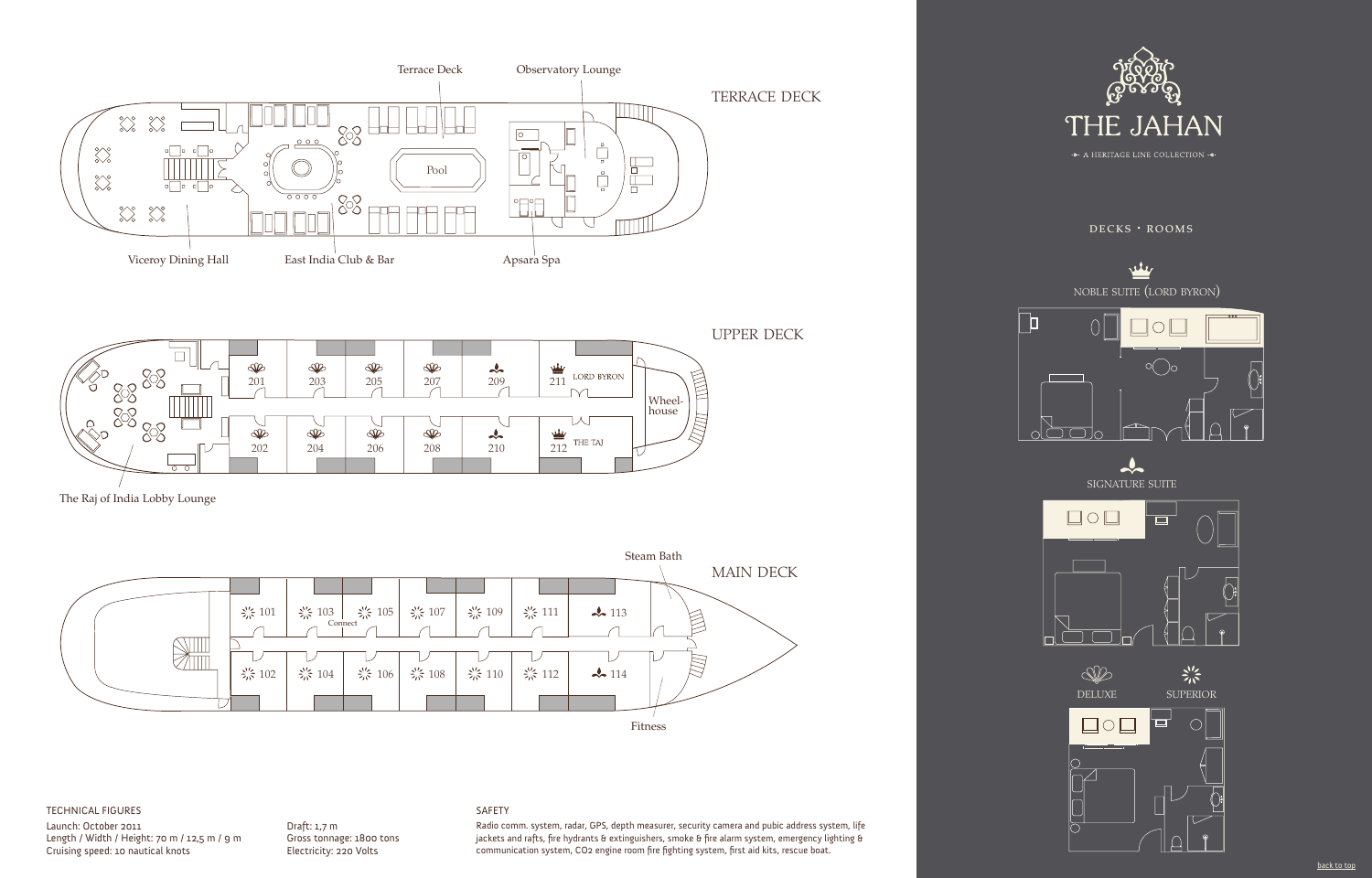

#### TECHNICAL FIGURES

Launch: November 2009 Length / Width / Height: 58 m / 11 m / 10 m Cruising speed: 10 nautical knots

#### Draft: 1,6 m Gross tonnage: 1500 tons Electricity: 220 Volts

#### SAFETY

Radio comm. system, radar, GPS, depth measurer, security camera and pubic address system, life jackets and rafts, fire hydrants & extinguishers, smoke & fire alarm system, emergency lighting & communication system, CO2 engine room fire fighting system, first aid kits, rescue boat.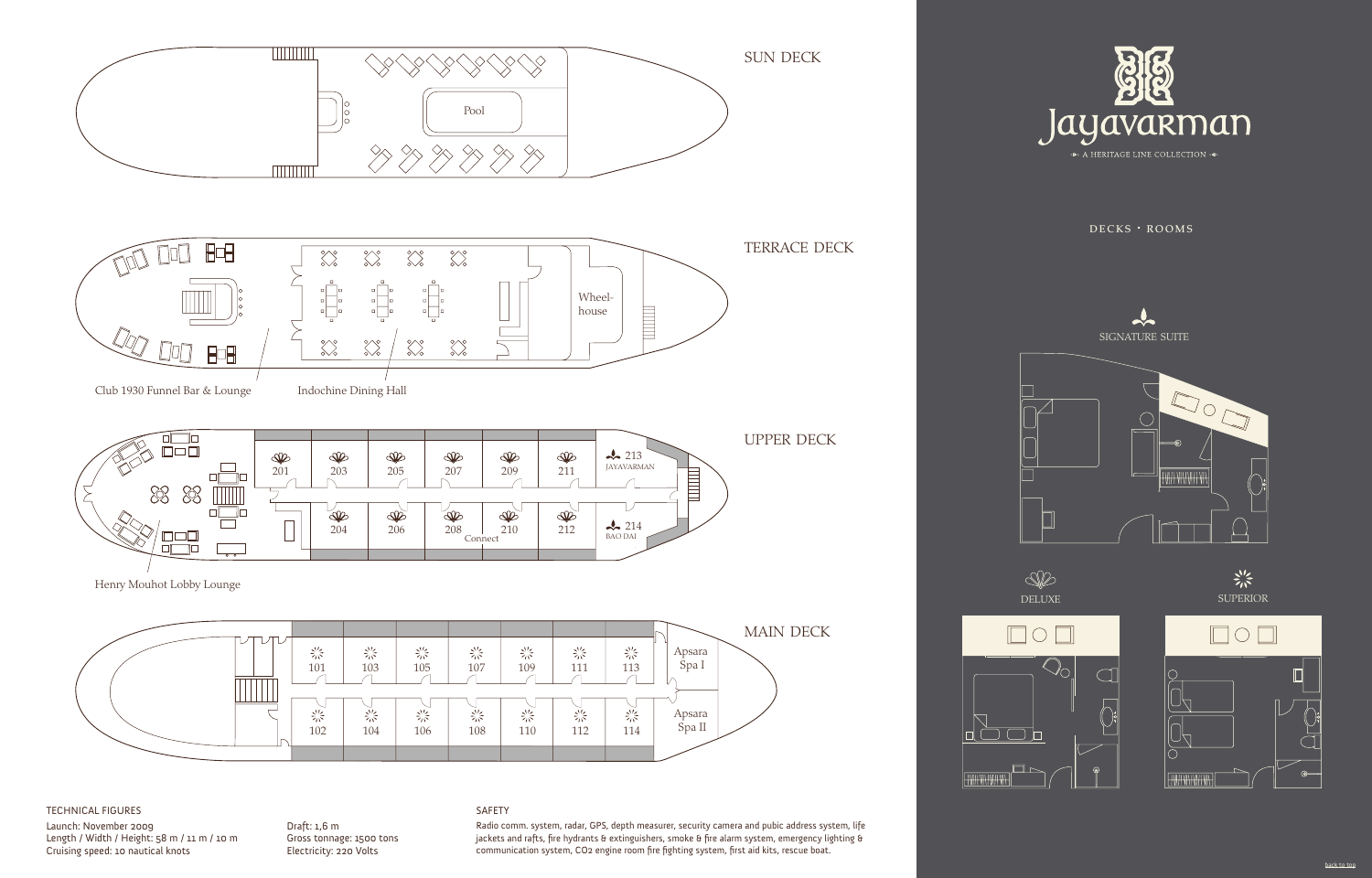

 $DECKS$   $\cdot$  ROOMS





# $\frac{1}{2}$ signature suite  $\bigcirc$ HHHHHH ڻ پڻ





#### TECHNICAL FIGURES

Launch: October 2020 Length / Width / Height: 48 m / 9 m / 8 m Cruising speed: 8 nautical knots

#### Draft: 1 m Gross tonnage: 1000 tons Electricit: 220 Volts

#### SAFETY

Radio comm. system, radar, GPS, depth measurer, security camera and pubic address system, life jackets and rafts, fire hydrants & extinguishers, smoke & fire alarm system, emergency lighting & communication system, CO2 engine room fire fighting system, first aid kits, rescue boat.